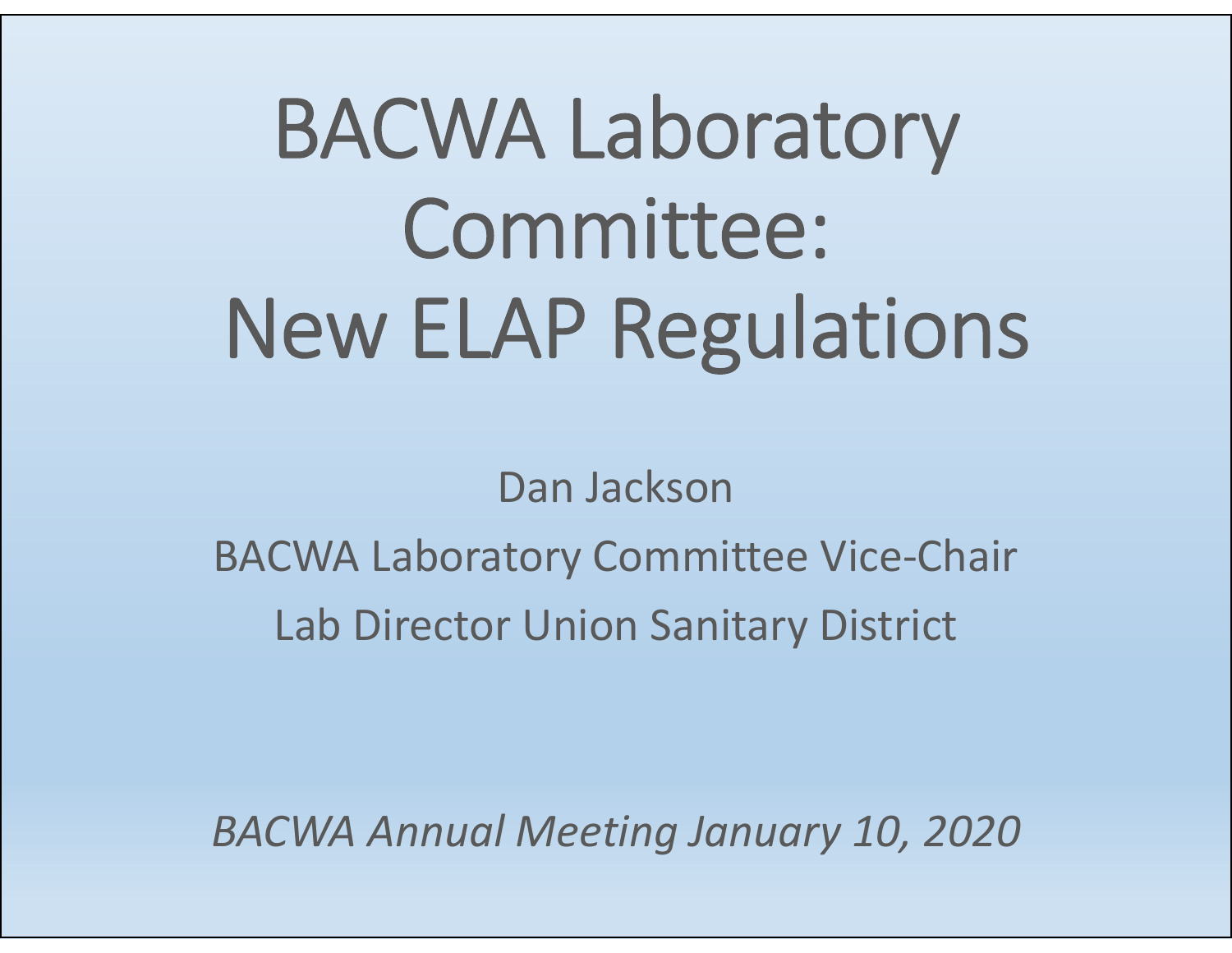## Overview

- ELAP Background
- Proposed regulations
- TNI Background
- Change to Accreditation Process
- Enforcement Provisions
- Regulatory Timeline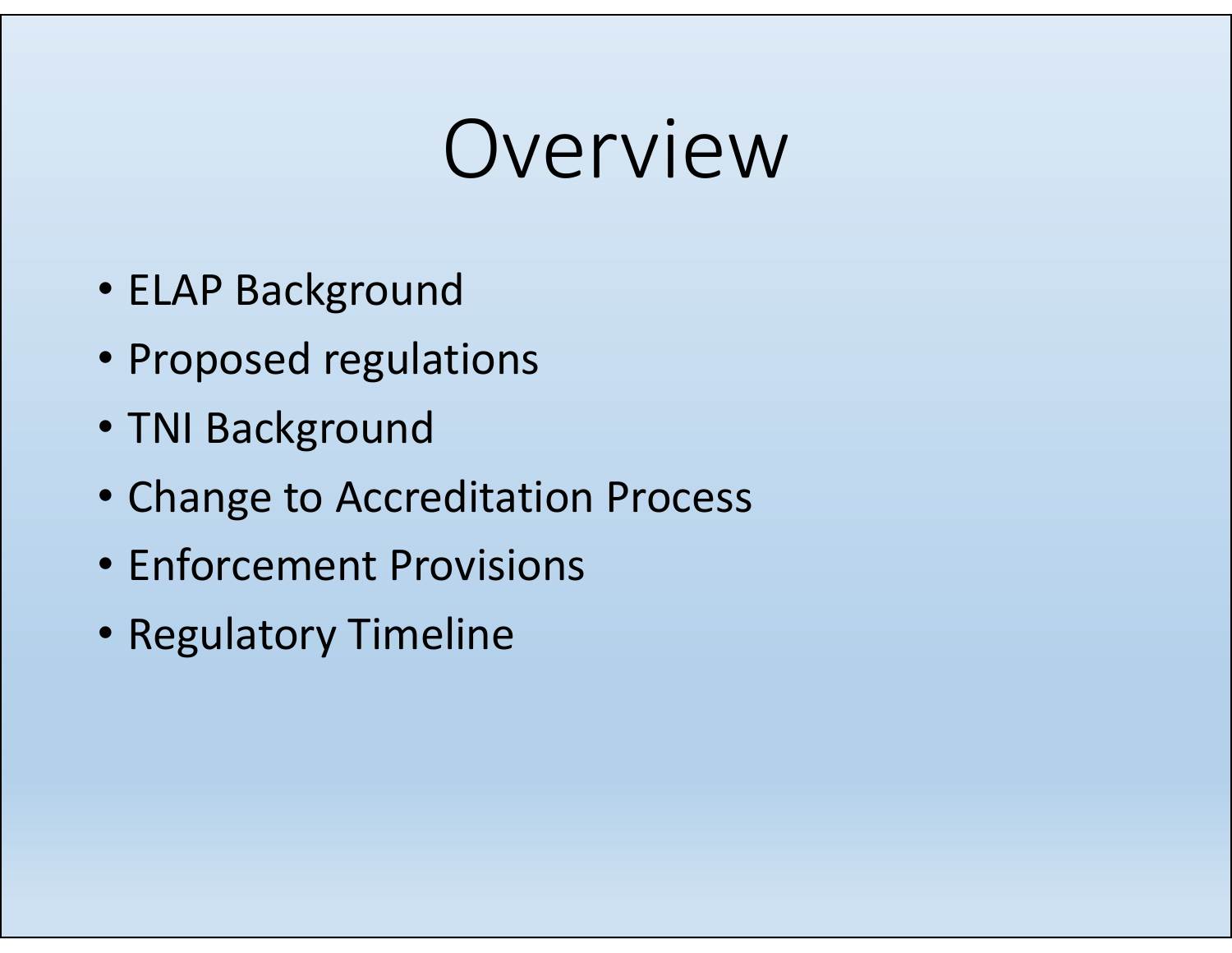**ENVIRONMENTAL LABORATORY ACCREDITATION PROGRAM**

ELAP was established in the Environmental Laboratory Accreditation Act, 1988

ELAP accreditation required to perform analyses for regulatory programs in California

685 Environmental Laboratories are accredited by ELAP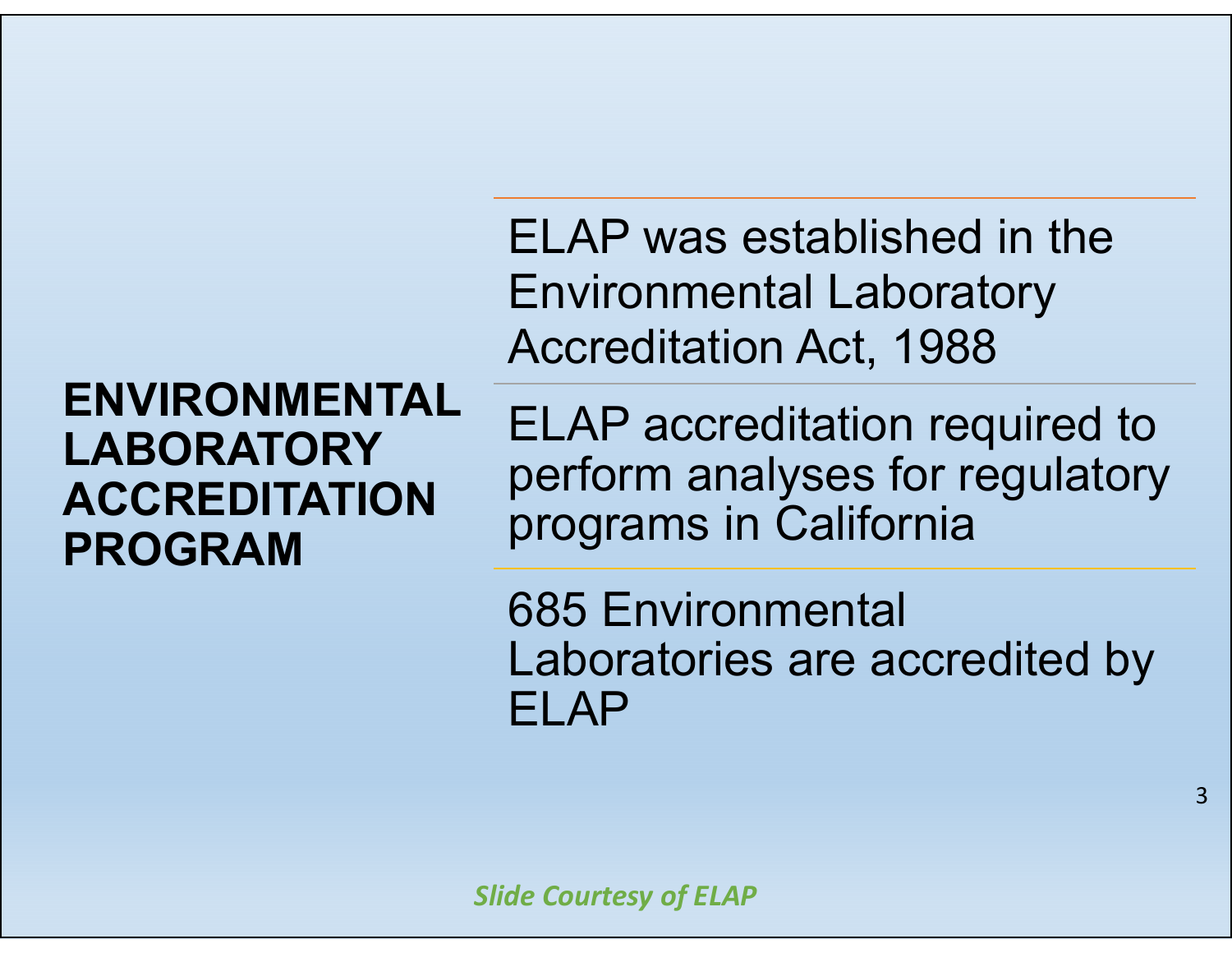## **AREAS OF TESTING**

• **ELAP offers accreditation in methods approved for use in California Regulatory Programs**



*Slide Courtesy of ELAP – snapshot Sep/Oct 2019*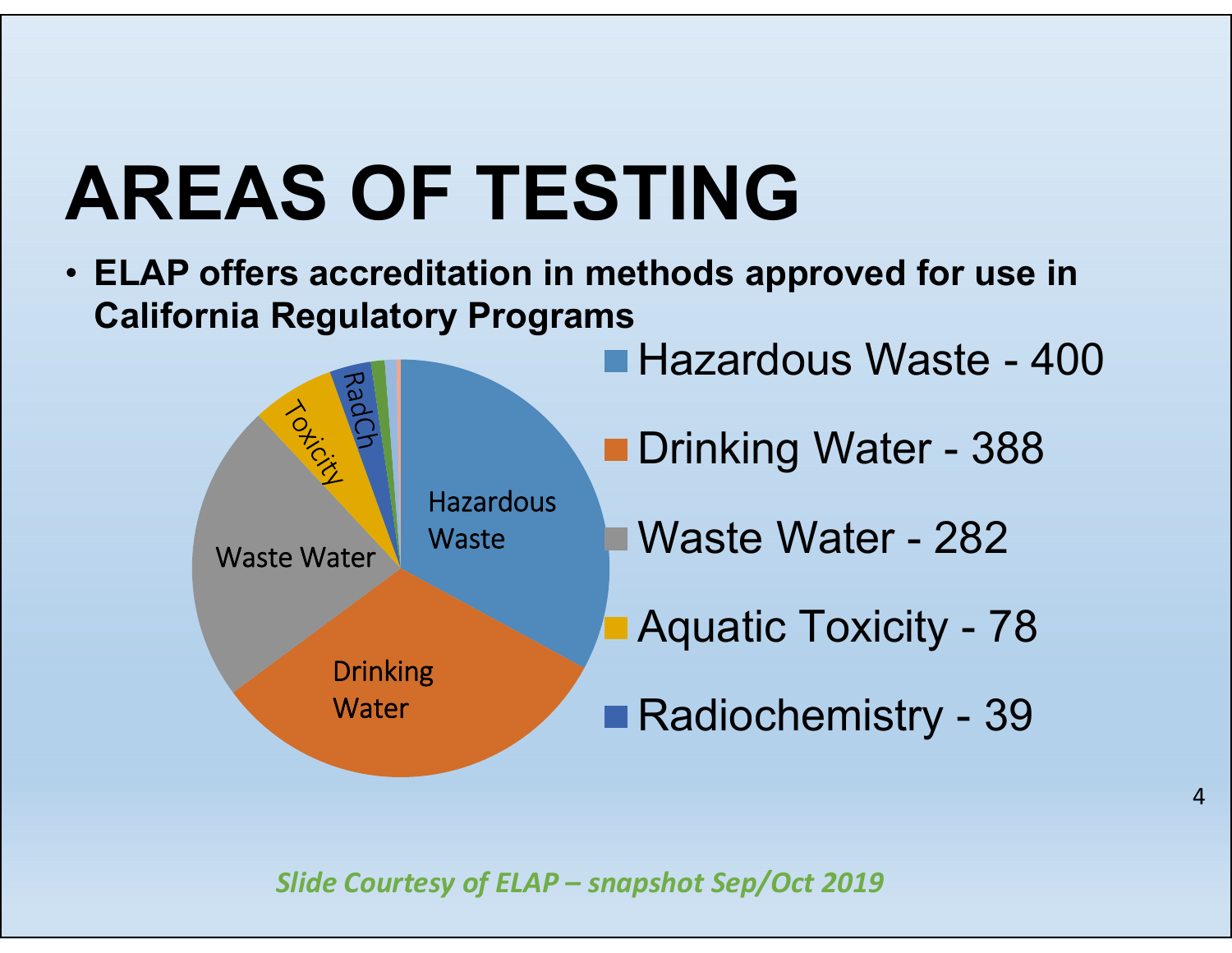#### **SIZE AND SCOPE**



*Slide Courtesy of ELAP*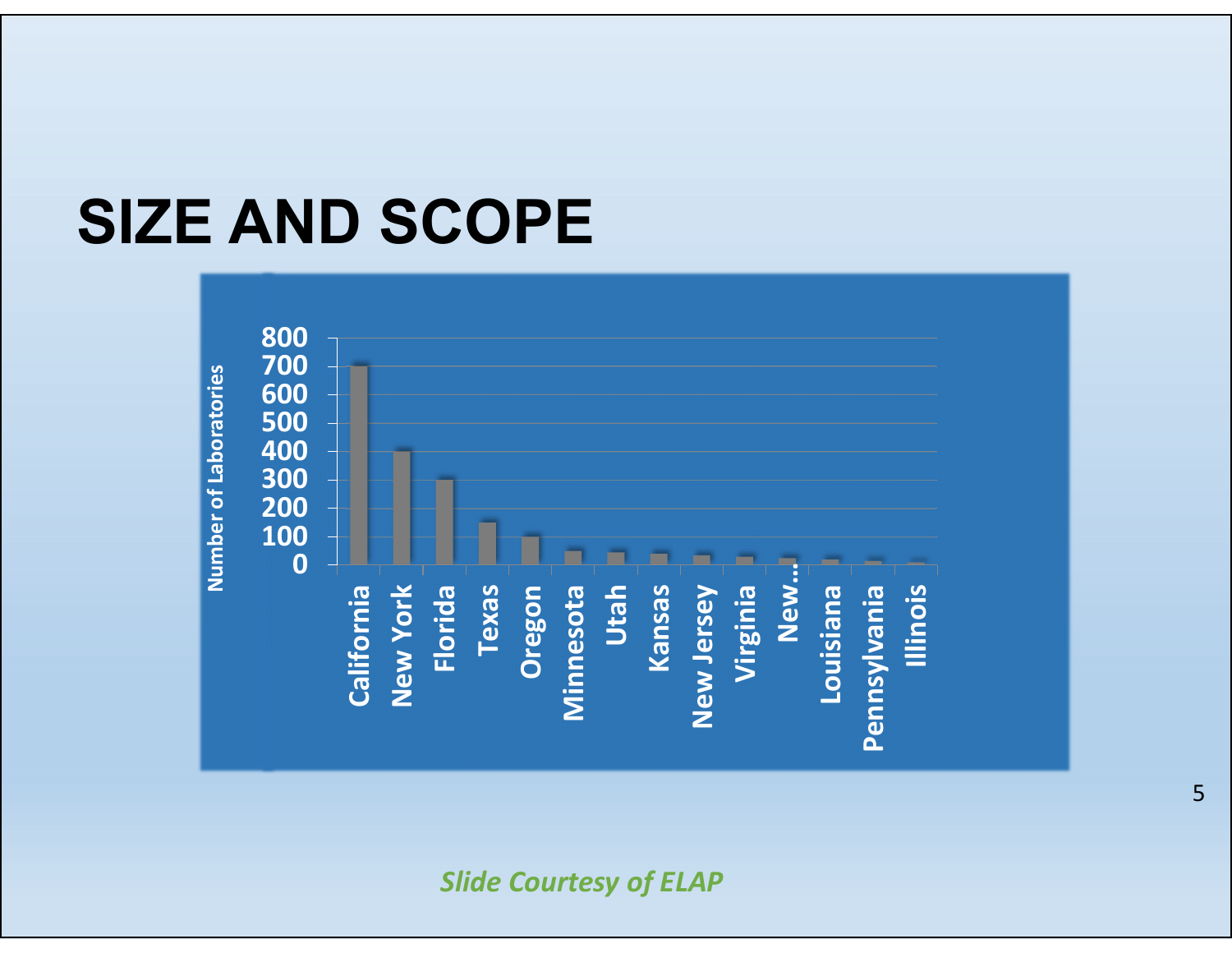#### New proposed ELAP Regulations

- •• 4<sup>th</sup> Draft
- Accreditation Standard: TNI 2016
- Accreditation process: include On‐Site Assessment (OSA) report with corrective actions as part of renewal application
- Third Party Assessors
- Enforcement Provisions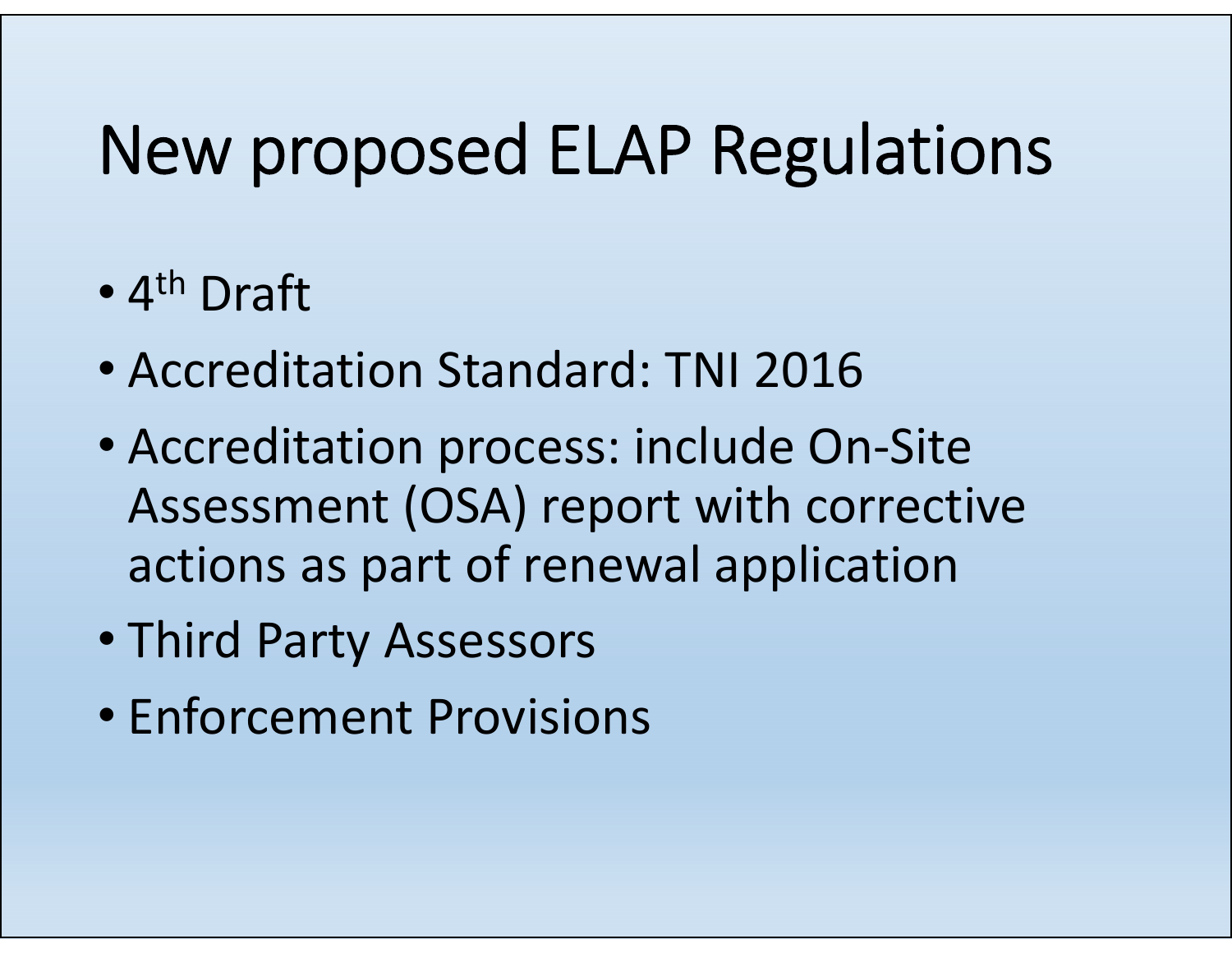#### TNI 2016 Standard

- TNI <sup>=</sup> "The NELAC Institute"
- NGO supported by EPA
- TNI Standard structure:
	- $\circ$  Module 1 PT Testing
	- o Module 2 Quality System
	- o Modules 4, 5, 7 ‐ Chemistry, Micro, Toxicity specific QC requirements
- ELAP wants TNI with twochanges

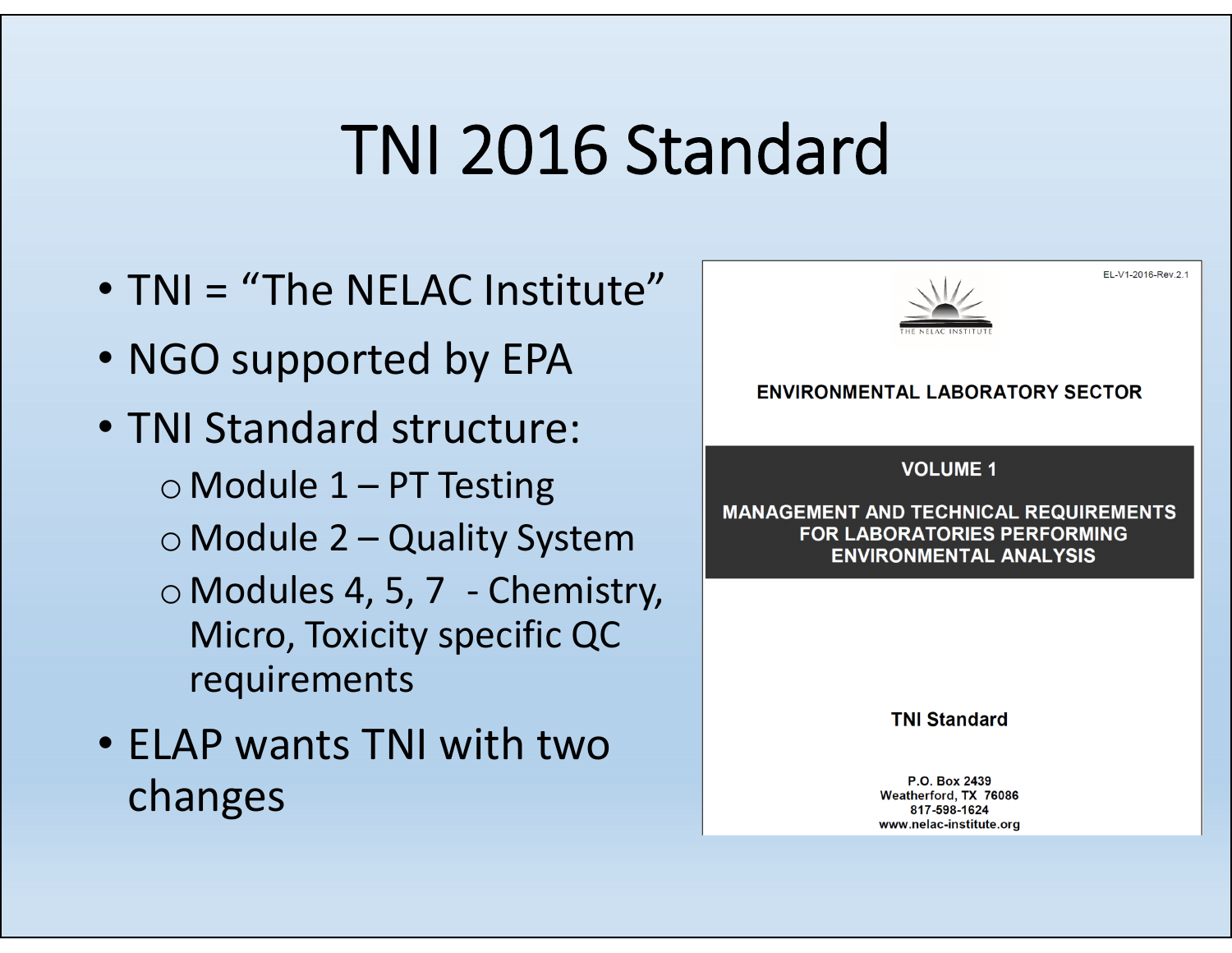### TNI 2016 vs. CA ELAP

- Both require use of standard methods approved by regulation.
- TNI requires Quality System; current CA regs are vague.
- About 587 requirements in TNI vs. 180 in current CA regs.
- TNI contains many administrative and record‐ keeping requirements.
- Current ELAP audit practice is to stretch current regs as far as possible; especially for traceability and equipment.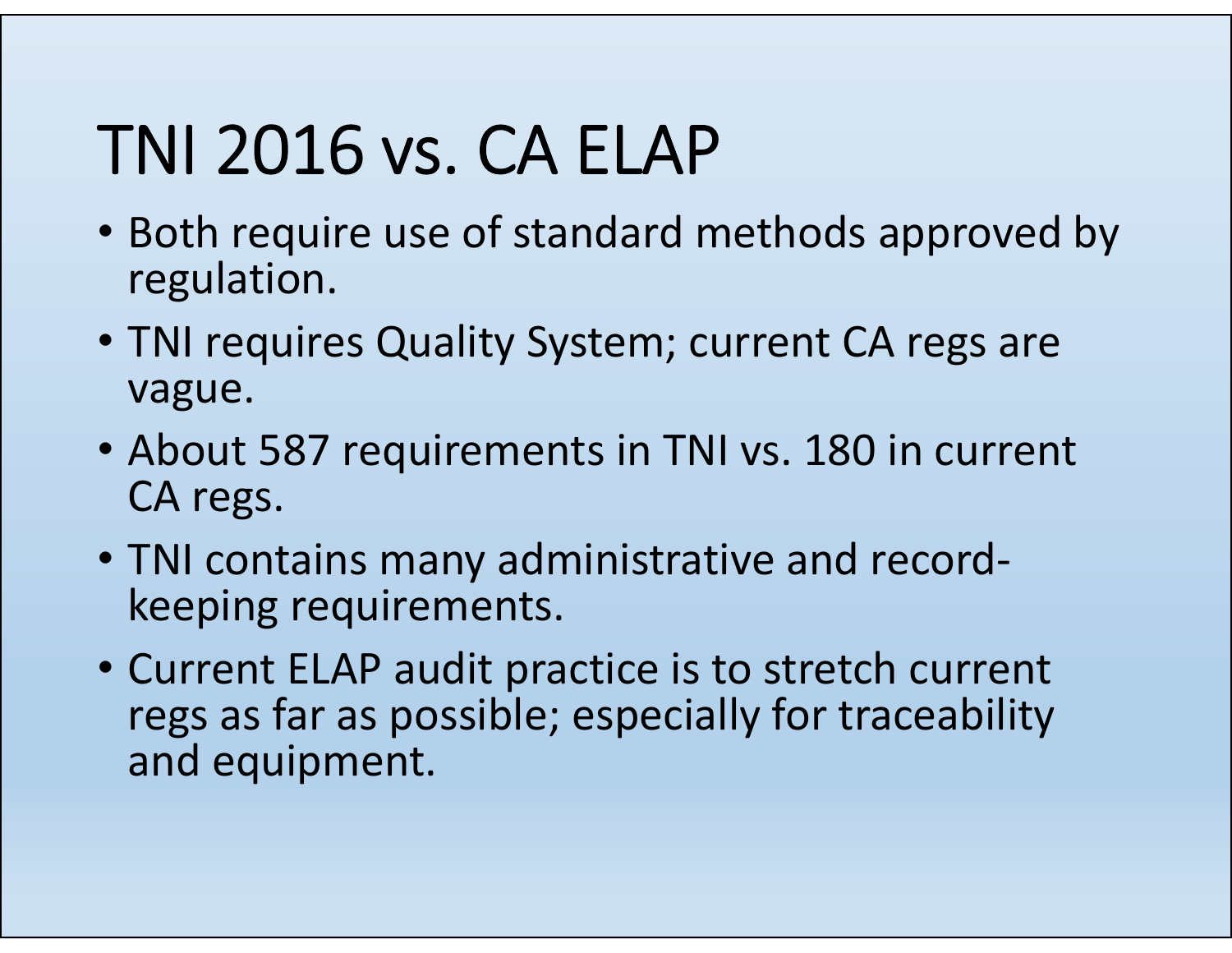#### Change to Accreditation Process

#### **Current Process**



#### **New Process**

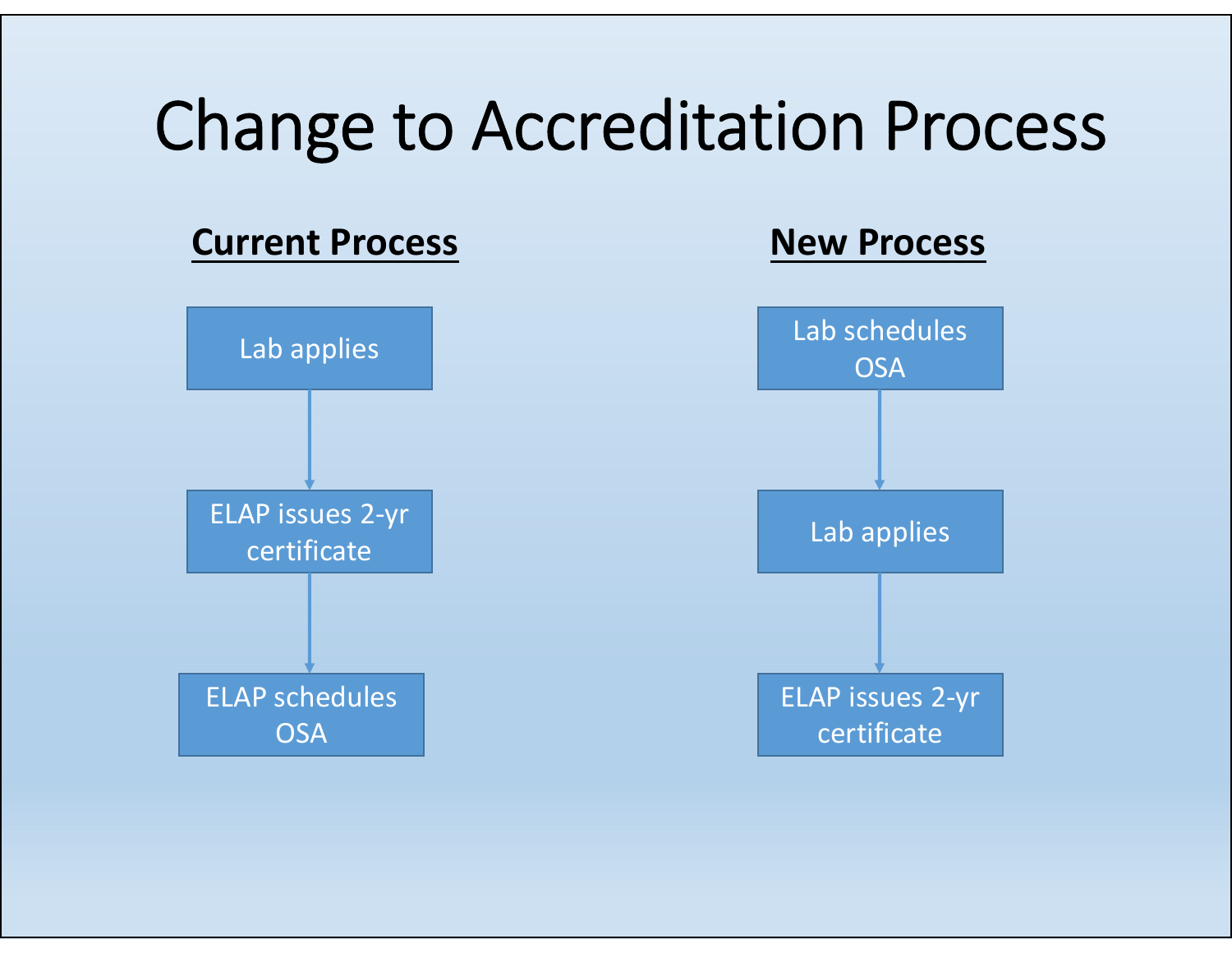#### Third‐Party Assessors

- ELAP will require Third‐Party Assessors for labs withsophisticated technologies.
- ELAP will maintain list.
- Labs pay TPAs directly.
- Labs pay ELAP an assessment fee if ELAP performs OSA
- Lab is responsible to schedule OSA. Leave time for Corrective Actions!

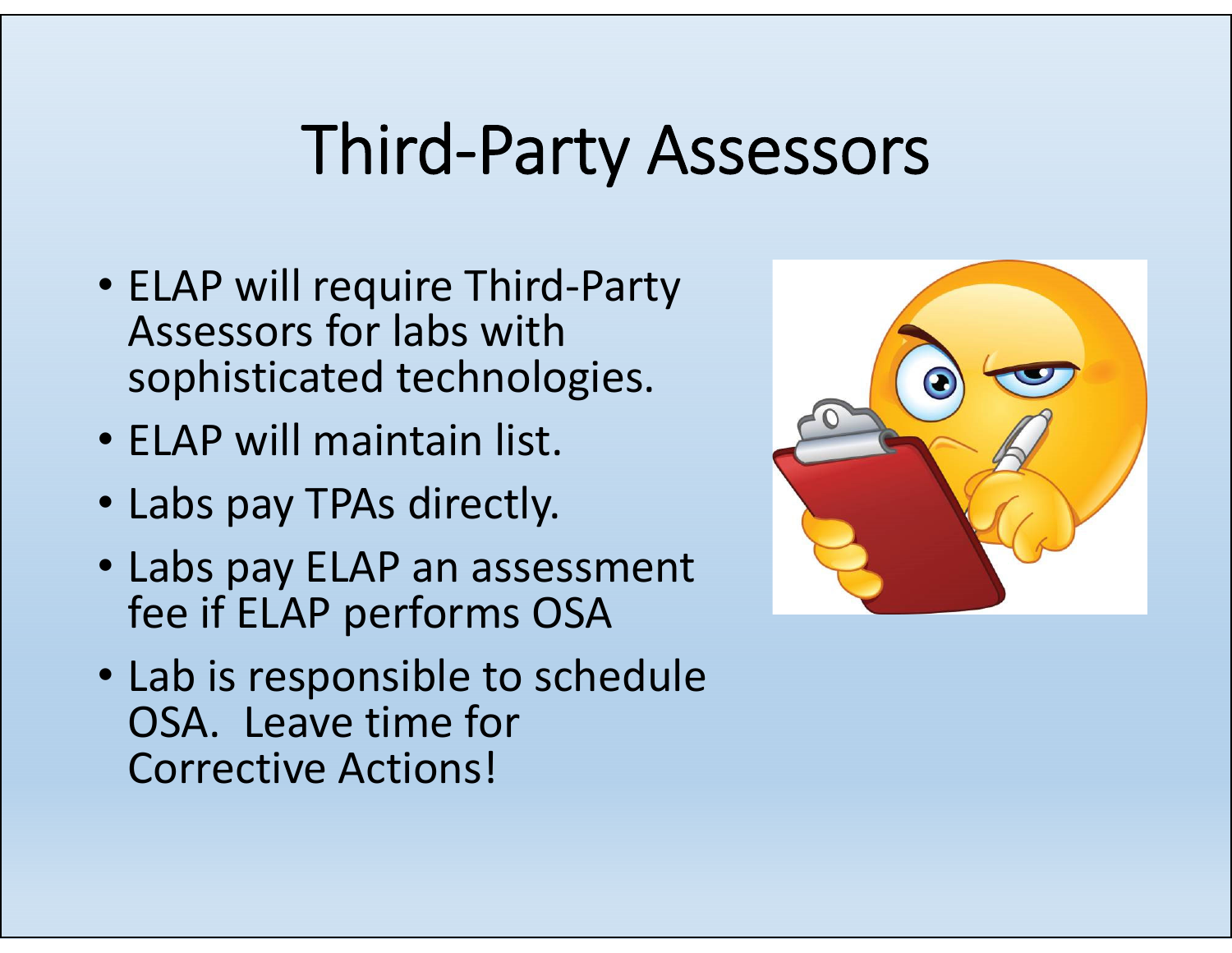### Enforcement Provisions



- Draft regs allow ELAP to take enforcement actions:
- "Denial" reject application for renewal
- "Citation" ELAP can fine laboratories  $\circ$  First-ever fine was \$137,000 against private lab
- "Suspend/Revoke" ELAP can suspend or revoke certification between renewal cycles
- BACWA comments all penalties triggered by the same list of offenses; suggested more clarity.